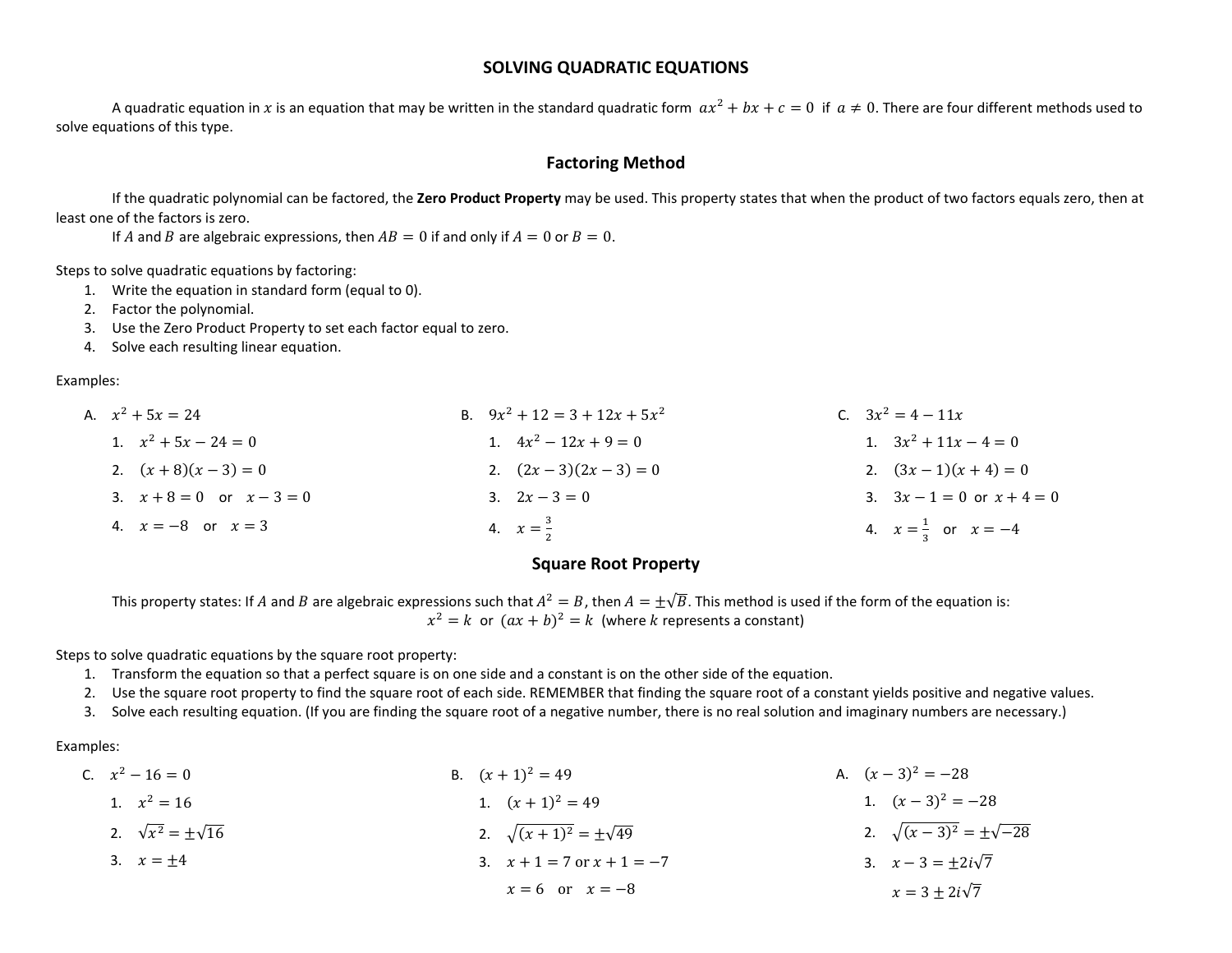#### Completing the Square

This method may be used to solve all quadratic equations. ( $ax^2 + bx + c = 0$ ,  $a \ne 0$ )

Steps to solve an equation by completing the square:

- 1. Transform the equation so that the quadratic term and the linear term equal a constant.  $ax^2 + bx = -c$
- 2.Divide each term by the coefficient of the quadratic term if it is not a one.  $x^2 + \frac{b}{a}x = -\frac{c}{a}$ .
- 3. Complete the square:
	- Multiply the coefficient of x by  $\frac{1}{2}$  or divide it by 2.  $\left(\frac{b}{2a}\right)$
	- •Square this value.  $\left(\frac{b}{2a}\right)^2$
	- •• Add the result to both sides of the equation.  $x^2 + \frac{b}{a}x + \left(\frac{b}{2a}\right)^2 = -\frac{c}{a} + \left(\frac{b}{2a}\right)^2$

•Express one side of the equation as the square of a binomial and the other as a constant.  $\left(x+\frac{b}{2a}\right)^2 = k$  where k is the constant formed by  $-\frac{c}{a} + \left(\frac{b}{2a}\right)^2$ .

- 4. Use the square root property to find the square root of each side of the equation.
- 5. Solve each resulting equation.

Examples:

- A.  $x^2 + 12x + 2 = 0$ 1.  $x^2 + 12x = -2$ 2. Lead coefficient is a one. 3.  $x^2 + 12x + 36 = -2 + 36$   $\leftarrow$   $\left(\frac{12}{2}\right)$  $(x + 6)^2 = 34$ 4.  $\sqrt{(x+6)^2} = \pm \sqrt{34}$ B.  $x^2 = 2x - 6$ 1.  $x^2 - 2x = -6$ 2. Lead coefficient is a one.  $\left(\frac{12}{2}\right)^2 = 36$  3.  $x^2 - 2x + 1 = -6 + 1$   $\left(\frac{-2}{2}\right)^2 = 1$  3.  $x^2 + 4x + 4 = \frac{15}{2} + 4$   $\left(\frac{4}{2}\right)^2 = 4$  $(x - 1)^2 = -5$ 4.  $\sqrt{(x-1)^2} = \pm \sqrt{-5}$ C.  $2x^2 + 8x - 15 = 0$ 1.  $2x^2 + 8x = 15$ 2.  $x^2 + 4x = \frac{15}{2}$ 3.  $x^2 + 4x + 4 = \frac{15}{2} + 4$  $(x+2)^2 = \frac{23}{2}$ 
	- $x + 6 = \pm \sqrt{34}$  $x - 1 = +i\sqrt{5}$

5.  $x = -6 \pm \sqrt{34}$ 5.  $x = 1 \pm i\sqrt{5}$ 

- 4.  $\sqrt{(x+2)^2} = \pm \sqrt{\frac{23}{2}}$
- $x + 2 = \pm \sqrt{\frac{23}{2}}$ 5.  $x = -2 \pm \frac{\sqrt{46}}{2}$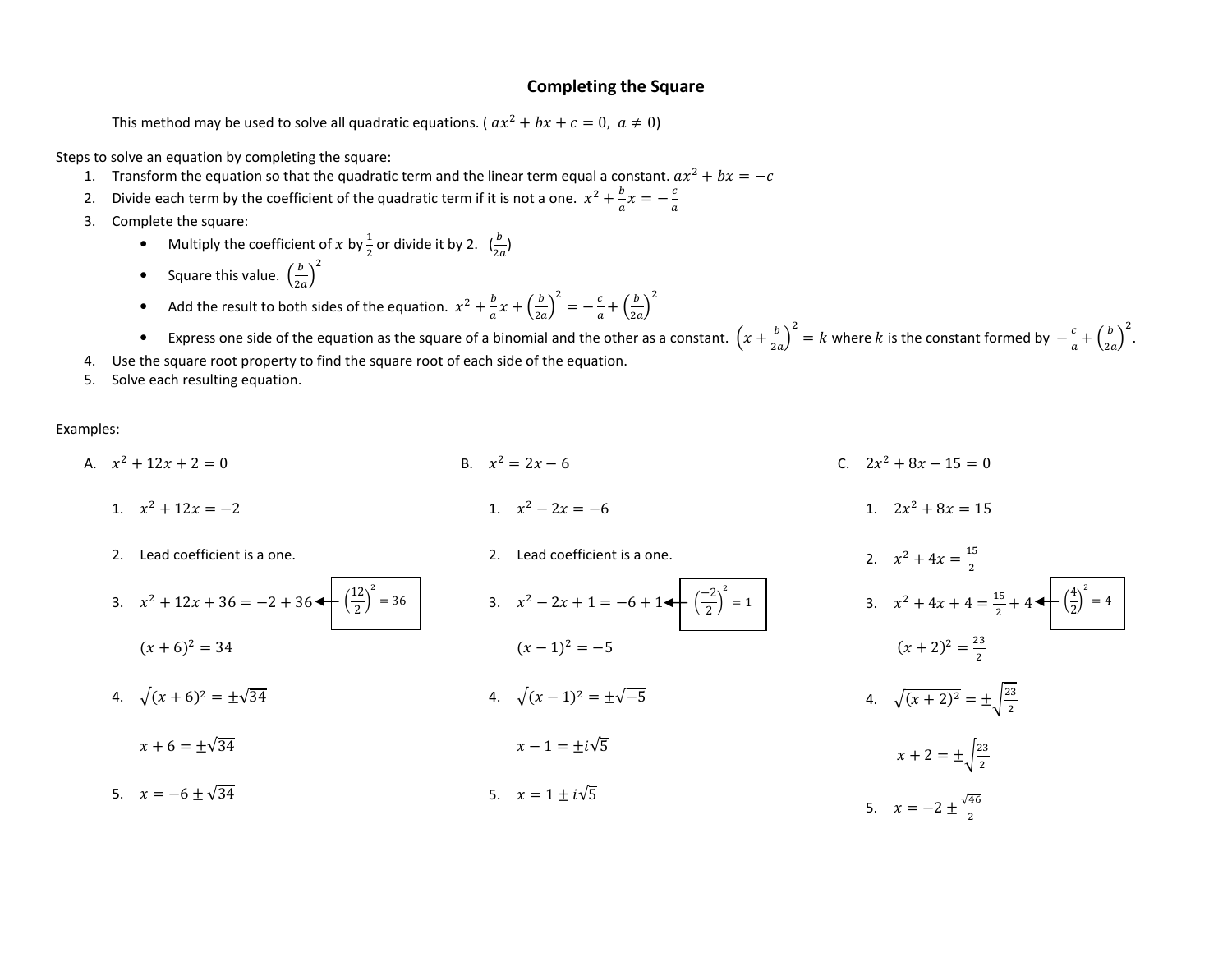## Quadratic Formula

The quadratic formula, which also may be used to solve any quadratic equation, results from solving the quadratic equation  $ax^2 + bx + c = 0$ ,  $a \neq 0$  for x by completing the square.

$$
x = \frac{-b \pm \sqrt{b^2 - 4ac}}{2a}
$$

Examples:

A. 
$$
x^2 + 6x = 16
$$
  
\n $x^2 + 6x - 16 = 0$   
\n $x = \frac{-b \pm \sqrt{b^2 - 4ac}}{2a}$   
\n $x = \frac{-6 \pm \sqrt{6^2 - 4(1)(-16)}}{2(1)}$   
\n $x = \frac{-6 \pm \sqrt{100}}{2}$   
\n $x = \frac{-6 \pm 10}{2}$   
\n $x = 2$  or  $x = -8$   
\nB.  $-x^2 - 4x + 8 = 0$   
\n $x^2 + 4x - 8 = 0$   
\n $x^2 + 4x - 8 = 0$   
\n $x = \frac{-b \pm \sqrt{b^2 - 4ac}}{2a}$   
\n $x = \frac{-4 \pm \sqrt{4^2 - 4(1)(-8)}}{2(1)}$   
\n $x = \frac{-4 \pm \sqrt{48}}{2}$   
\n $x = \frac{-4 \pm 4\sqrt{3}}{2}$   
\n $x = -2 \pm 2\sqrt{3}$ 

# Practice Problems

| 1. $x^2 + 6x + 9 = 0$    | 15. $x^2 - 2x + 1 = 0$                    | 29. $6(x + 1)^2 + 7x = -9$     |
|--------------------------|-------------------------------------------|--------------------------------|
| 2. $5x^2 = 13x + 6$      | 16. $2x^2 - 8x + 8 = 0$                   | 30. $(x-1)(x+1) = 5(x+1)$      |
| 3. $x^2 + 25 = 0$        | 17. $-9y^2 - 6y - 1 = 0$                  | 31. $x^2 + 25 = 10x$           |
| 4. $x^2 - x + 4 = 0$     | 18. $4a^2 - 12a + 9 = 0$                  | 32. $y = \frac{9}{6-y}$        |
| 5. $x^2-2x-8=0$          | 19. $x^2 - 2x - 4 = 0$                    | 33. $3r(r-5) + 16 = -r$        |
| 6. $x^2-2x+2=0$          | 20. $a^2 + a - 5 = 0$                     | 34. $x^2 + 4(x + 1) = 0$       |
| 7. $2x^2 - x - 1 = 0$    | 21. $-r^2 + r + 1 = 0$                    | 35. $x^2 - 3 = x$              |
| 8. $x^2 = 4x - 12$       | 22. $x^2 - 2 = 0$                         |                                |
| 9. $x^2 + x - 4 = 0$     | 23. $x^2 + x + 1 = 0$                     | 36. $x + 3 = \frac{3}{x}$      |
| 10. $x^2 + 10 = 6x$      | 24. $-z^2 + 2z - 7 = 0$                   | 37. $3a(a + 2) + 1 = 0$        |
| 11. $x^2 - 7x + 6 = 0$   | 25. $a^2 + 1 = 0$                         | 38. $m^2 + 1 = \frac{1-5m}{2}$ |
| 12. $-x^2 + x + 6 = 0$   | 26. $4x^2 + 4x + 5 = 0$                   |                                |
| 13. $-3a^2 + 5a - 2 = 0$ | 27. $3x^2 = 4x + 7$                       | 39. $x = \frac{-4}{x}$         |
| 14. $5y^2 - y = 0$       | 28. $x + 3 - \frac{5}{x} = \frac{x+3}{x}$ | 40. $(x+9)(x-3) = -37$         |
|                          |                                           |                                |